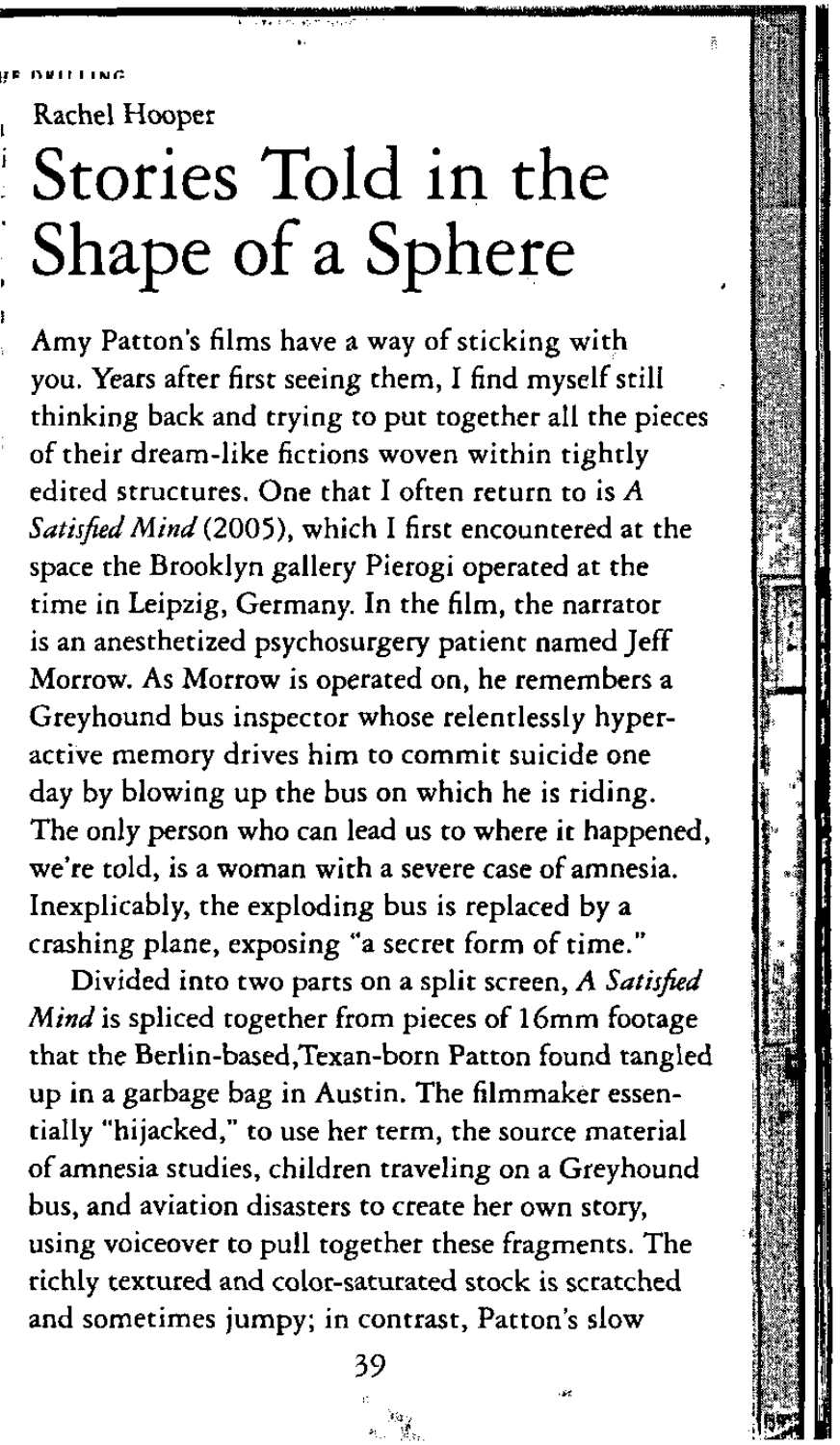

am

alley

ched thi

 $^{\circ}$ hind any  $f$  the

:cus

أأران,

how

sust

nde raiti

nlest

d the

rille

νmς.

re to

 $7.32$ 

'OUli

f the

heel

ealcd

ands xtra

to. L‰mil fine `citii

> mili thri

that

 $50<sub>π</sub>$ Bur the, heri **WO** 

p

Stills from *A Satisfied Mind,* 2005. Video (color, sound), 4:32 min.

and even editing creates a pace that allows for subtle connections between what is happening simultaneously **p** the two sides of the screen. The relationship between appropriated films and the artist's text raises an unnamed jiestion or expectation that seems to drive the plot forward, even as the testimony of a woman without emory and the disturbance of plane crashes deny any logical progression.<sup>1</sup>

The questions that the viewer is prompted to ask may drive the pense of the films as well. See Noel Carroll, *Theorizing the Moving •ige* (New York: Cambridge University Press, 1996), 94-113.

THE When I came to work at Blaffer Art Museum, a year after I saw *A Satisfied Mind* in Leipzig, I wondered how the film might be received in Texas, where it originated. As it turns out, when I moved to Houston, Fli Patton had just written and directed another 16mm  $\alpha$ film with Texan connections, *Chronicle of a Demise*  tha wO (2006). The measured, quiet atmosphere of this film stol brings out the formal composition of each shot, the wo dynamic beauty of trains in motion, roads receding in boa the distance, and rolling waves. The narrator explains wel suc that the film is a report by "the Center" on surveillance roll of "the poet," who lives in his uncle's basement outside The Dallas, and that the Center is "reluctant to release the `tog following images" given the charges against it. The witpro charges are never fully explained. The narrator goes on mat to say that evidence has been tampered with, footage at u of the Berlin Zoo and a European port are mixed in \* -was <sub>...</sub>aluı with shots of homogeneous aluminum-sided homes abh taken in Hutto, Texas. At the end, the narrator eru explains that the Center will be dissolved and "no con individual members of this organization will be at the liberty to discuss the poet's actions or whereabouts." Α kne

The narrator's speech in both *A Satisfied Mind* and *Chronicle of a Demise* binds the flow of images in each film into one story with beginning, middle, and end, as it would in a literary work. Patton's characters are themselves derivations from published short stories and novels: the man plagued by a photographic memory in *A Satisfied Mind* is based on Ireneo Funes from the Jorge Luis Borges short story "Funes, the Memorious" (1942) and the narrator *of Chronicle of a Demise* on the protagonist of a Tennessee Williams short story of the same name (1967). As with their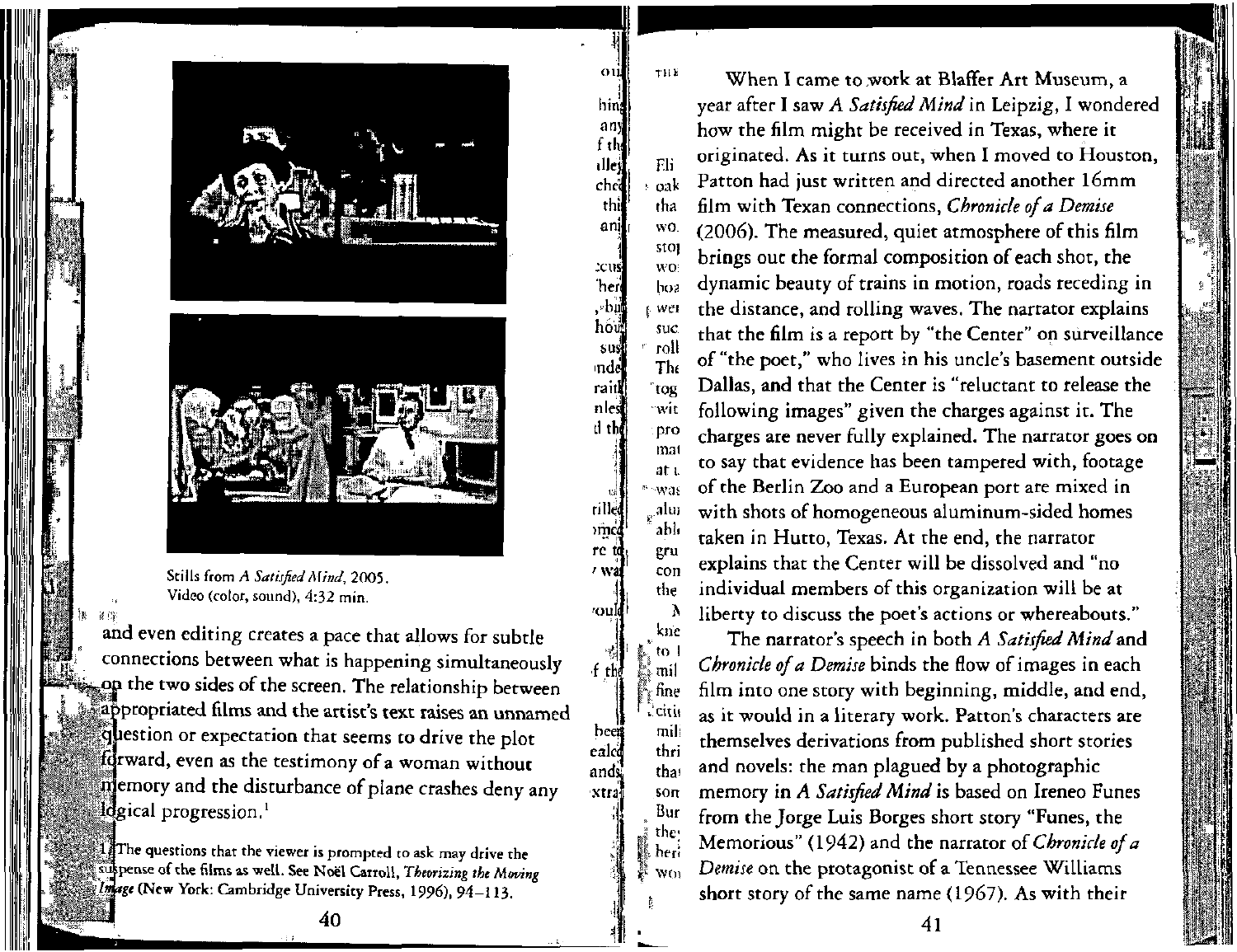literary counterparts, we trust the narrators in Patton's films to provide authoritative accounts of what they observe. Patton uses the narrators to represent what Michel Chion calls the "I-voice," the speaker inside our heads who tells us our own thoughts. As Chion explains, the "I-voice" is an off-screen performer speaking so closely into the mike that there are no reverberations and the voice resonates in us "as if it were our own voice, like a voice in the first person."<sup>2</sup> In Patton's two films, the narrating voice, along with the often static point of view of the camera, suggests this first-person structure.

I*t\**  ivf  $\frac{1}{2}$  $\mathbb{N}$ sk

ta

y.  $\overline{\mathbf{s}}$ c Ń. 'n ่นะ  $a<sub>1</sub>$  $\mathbf{b}$ .<br>Sl ំអ

ip

 $\mathbf{r}$ 'n  $\mathbf{s}$ e.<br>B

¢.

医子宫神经

 $\overline{d}$ 

٠f

 $\mathfrak{m}$ in;

gd

er

r il<br>'ill

h

*i* Patton's work is also informed by the legacy of structural film, as well as structural and post-structural theory in general. Two of her earliest films—/ *Have Two Dreams* (2000) and *Dream of a Contraption*  (2000)—show her interest in the psychological intensity of structural filmmaking techniques such as mathematically determined edits and extended mise-en-scenes. At the University of Texas in Austin, where Patton made these films and earned a degree in art history, the Polish filmmaker Bogdan Perzynski introduced her to surrealist films, Sergei Eisenstein's montage technique, Michael Snow's experimental films, and videos of Bruce Nauman's early performances. Once she moved to Germany she continued studying experimental film and media design at the Universitat der Kunste Berlin with Stan Douglas, Heinz Emigholz, and Maria Vedder. Her films continue to reflect the tradition of what P. Adams Sitney has

2. Michel Chion, *The Voice in Cinema,* trans. Claudia Gorbman (New York: Columbia University Press, 1999), 51.

*44* 

u t.

re.

described as "a cinema of structure in which the shape of the whole film is predetermined and simplified, {which gives] the primal impression of the film."<sup>3</sup>

**TECHNOLOGY SERVICE SERVICE SERVICE SERVICE SERVICE SERVICE SERVICE SERVICE SERVICE SERVICE SERVICE SERVICE SERV** 

Patton's films thus have a distinct, predetermined shape established by the voiceover and the use of found and documentary footage. Their set shape is reinforced by her tight editing and slow, steady shots. However, this ostensibly straightforward structure is interrupted and subverted by narrative overlaps, slippages, and echoes. Three-quarters of the way through *A Satisfied Mind,* the narration changes from a first-person recollection to a direct address of the viewer, who is told that the woman with amnesia is "the one who can lead you to the spot where it happened." At the very end of the film, the narrator describes the events as belonging to the distant past: "Historians maintain that the pilot and the dreamer had nothing to do with each other, but I imagine they're just trying to cover the fact that these parallelisms between a certain pilot's fate in 1929 and the fate of that bus in 1968 could suppose a secret form of time: a pattern of repeating lines." These shifts subtly undermine the coherence and authority of the narrator, as does the sometimes disjunctive relationship between what he says and the images we see, as when a plane takes off inexplicably on the right side of the screen as the woman without a memory leaves a secretarial school on the left. Likewise, *Chronicle of a Demise* begins with the narrator describing the images we are watching and how they relate to the subject of his investigation, the poet. But once we are

3. P. Adams Sitney, *Visionary Film: The American Avant-Garde, 1943-2000* (Cary, NC: Oxford University Press, 2002), 348.

545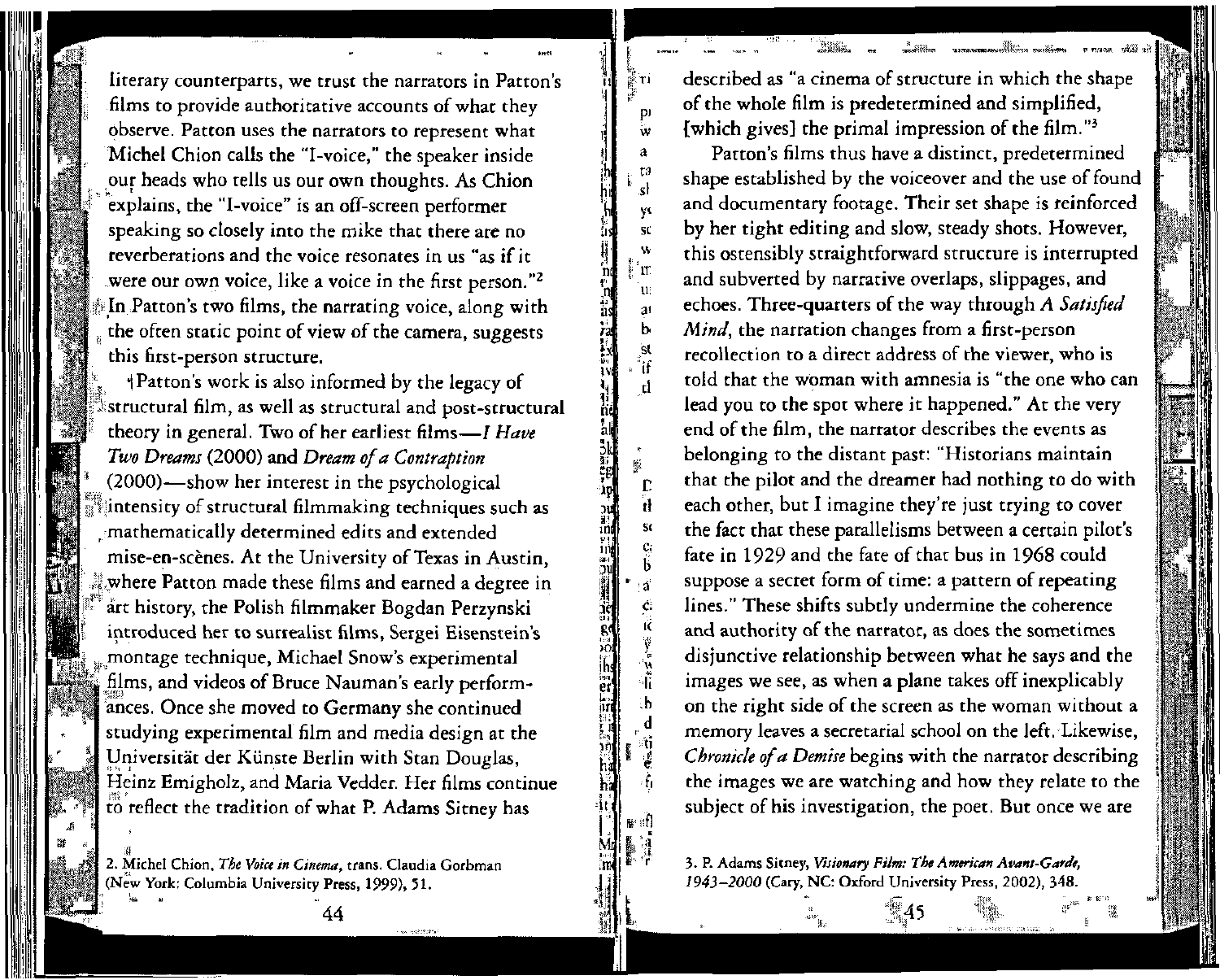into the film, the narrator explains that his documentation has been tampered with, and that "it is not our material, but that of an impostor."

in am ted &i ira<br>A isn'<br>isn'<br>isn'

foi tin oil hu

a

wτ

Dai<br>Pap

IOC eilj «h sax idn  $\frac{|\text{Gn}|}{2}$ reg:<br>;;;;;

*H* 

4hai

*wh*  ?dti paii its-

itvt

Breaks in the direction established by Patton's narrators create a tension as the stories progress.<sup>4</sup> We are compelled to watch the films again and again in an attempt to resolve their incongruities. Raymond Bellour has written about the "repetition-resolution effect" of Hollywood cinema, in which rhyming and parallels in a film are used to resolve the narrative. For example, many Hollywood films end in the same place where they started. As Bellour explains, such conventions carry "narrative difference through the ordered network of resemblances; by unfolding symmetries (with varying degrees of refinement) they bring out the dissymmetry without which there would be no narrative. . . . [The film} is constantly repeating itself because it is resolving itself."<sup>5</sup> Although Patton's films also incorporate repetitions and parallels, her work does not offer a tidy sense of resolution. Instead,

we are left searching, watching the looped films, and waiting for the repetitions to deliver an answer.

As *A Satisfied Mind moves* from memory to dream logic, and as the authority of the narrator is gradually dismantled in *Chronicle of a Demise,* we wonder whether the films are documentary or fantasy, fact or fiction, dream or reality. Patton has said that she wants to create confusion to prevent the viewer's suspension of disbelief: "I want the viewer to remember that I might

4. Barthes would say that the suspense in the 61m relates directly to its structure: "Suspense, therefore, is a game with structure, designed to endanger and glorify it." Roland Barthes, *Image-Music-Text* (New York: ' Hill and Wang, 1977), 119.  $\mathbb{F}^{\text{max}}$  is a set of  $\mathbb{F}$ 

. J w .. - '56

 $\mathbb R$  at

also be an unreliable narrator, and everything framing the work might also be untrustworthy."<sup>6</sup> Ultimately, we are left to determine for ourselves what truth there is behind the films.

*ov,*  rig inr 1 ha< dig  $^{\circ}$ ano for clsi wo Th hat grc I tha boi for lift. "hac hal the "H call said a  $\left|$ inc $\right|$ 6\*9 wej anc bra I first met Amy Patton when she stopped in Houston in 2008 on her way home to Austin for a visit. At the time, she was working on *About the object*—a project involving voice and a videotaped performance for CCS Bard with Christina Linden (who two years earlier was working at Pierogi where she introduced me to Patton's work). Patton explained that she had started working with actors, using voice recordings, improvisations, and reenactments to engage the artificiality of theater and film. As the Cynthia Woods Mitchell Center Fellow, I invited her to work with actors from the University of Houston through the Mitchell Center, where she was in residency for the month of January 2010: the UH School of Theatre & Dance not only collaborated with her creatively, but also served as an invaluable partner and resource for production of the resulting film, *Oil.* Patton shot the film in a black box theater in the School of Theatre & Dance, where she built a simple set—a raised platform, a black table, and a few black chairs—and worked with a cast of six actors to develop characters and choreograph scenes built on brief quotations from Upton Sinclair's novel *Oil!* (1927). *Oil* plays with the discordance between Sinclair's material and the

saic to t S 5. Raymond Bellour, "Segmenting/Analyzing," in Philip Rosen, ed., *Narrative, Apparatus, Ideology: A Film Theory Reader* (New York: Columbia University Press, 1986), *66.* 

*6.* Amy Patton, e-mail message to the author, April 4, 2010.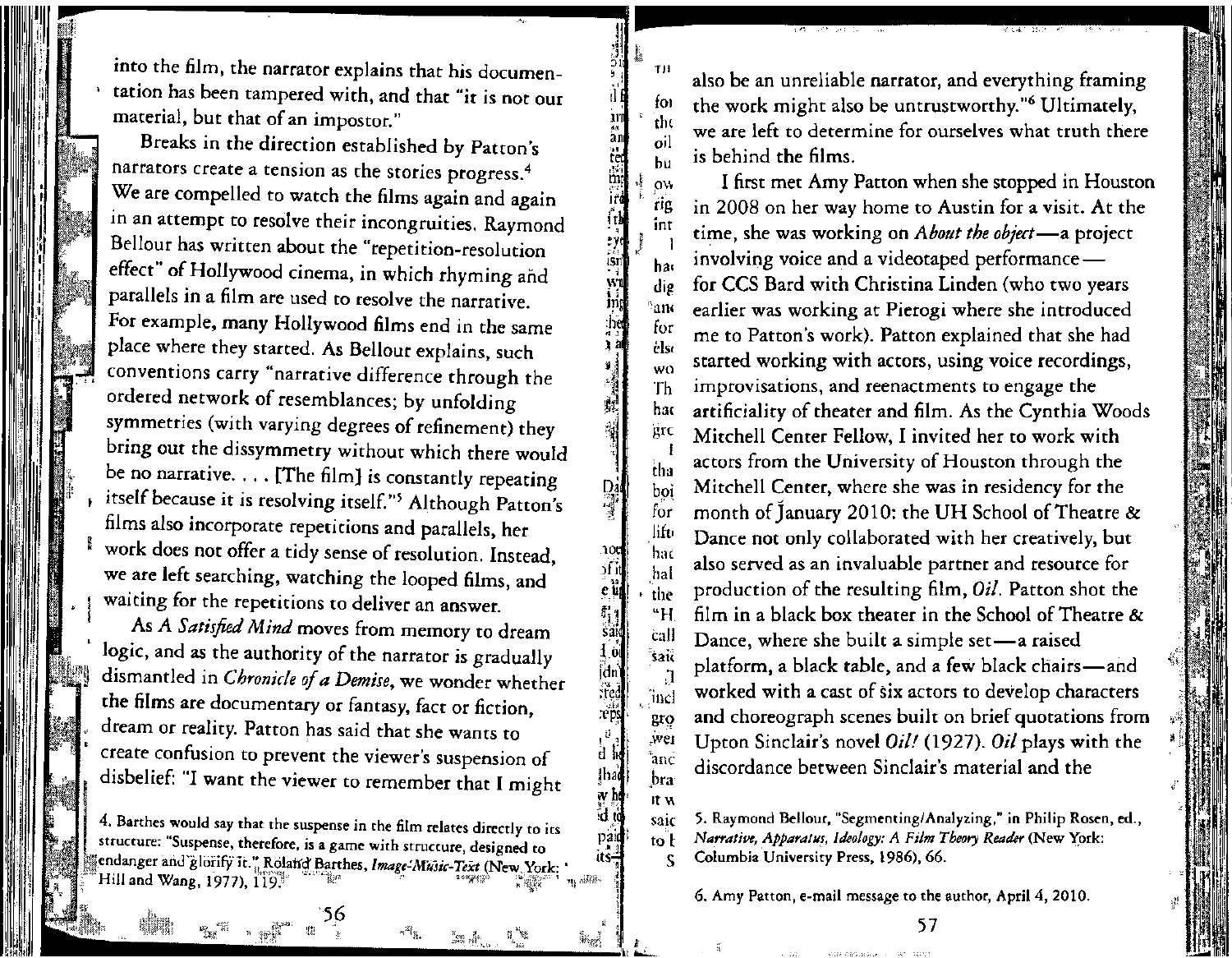experiences of the actors and artist in making the film. It is part filmed theatre piece and part documentation of the making of the film, a sort-of pseudo-rehearsal shot with a single Steadicam. Memory and self-determined identity and perception are important themes in this new work, as they were in A Satisfied Mind and Chronicle of a Demise. Patton's excerpts from Sinclair's

στα

 $d\tilde{r}$ ill

se of

kind

had

:cted

it all

sand

 $glut-$ 

ews:

ters,

•day

tens

rnia,

f.far-

.had

. 3



Untitled (Bergmannstrasse), 2005. Projected photograph on screen, C-print,  $17 \frac{3}{4} \times 23 \frac{5}{8}$  in. (45 x 60 cm)

book describe the involvement of "Dad" and "Bunny" in the oil industry, their relationship with the neighboring Watkins family, and Bunny's rejection of the oil industry and embrace of the Socialist movement. Patton was struck by how far removed we are from the history being described in Sinclair's novel, particularly its socialist agenda, yet how intimately related our current values and political realities are to those at the onset of the Great Depression. The film, exploring the reinterpretation of historical material as it has been

in a organized to fit our present self-identity, manifests her interest in appropriation as a function of memory. In ever *Oil*, she not only repurposes a historical text, Sinclair's wor Oil!, but refers to another contemporary production and derived from it-Paul Thomas Anderson's There Will Be  $\mathbf{a}$ Blood (2007)-which the actors subtly reference in their wor dire performances.

in E Patton's solo exhibition at Blaffer brings together the her three films-A Satisfied Mind, Chronicle of a Demise, and Oil. Layering images and narratives that continually **SPPIT** shot double-back and intersect, these works together ask: wor Is there such a thing as objective observation, or is the peop construction of fictitious identities an essential part had of perception? We are tantalized by the illusion of tors coul objectivity, but Patton reminds us repeatedly of its wax impossibility. As we write our own stories about what one we see, what are we inventing and what are we omitting? stick Do our explanations and rationalizations conceal as nó w swei much as they reveal?

Patton had addressed these questions in a series of tract Ame photographic "studies" she made in 2005 at the same to ta time she was working on A Satisfied Mind. The images the s  $_{\text{not}}$  in the photographs are banal-the tile wall at an airport, translucent curtains on a floor-to-ceiling window looking O and out onto the street, the striped wall of a subway station. Though the locations are places where people meet,  $W<sub>hi</sub>$  conversations take place, and episodes of all sorts occur, dark the photographs record moments when nothing was shot happening. After some event did take place, Patton shimi installed a portable screen at the site and projected onto or rö  $\lim_{\text{ine } t}$  it the image of her original photograph. She then baza photographed the projection, thus presenting "before" enou and "after" without giving any evidence of the intervening